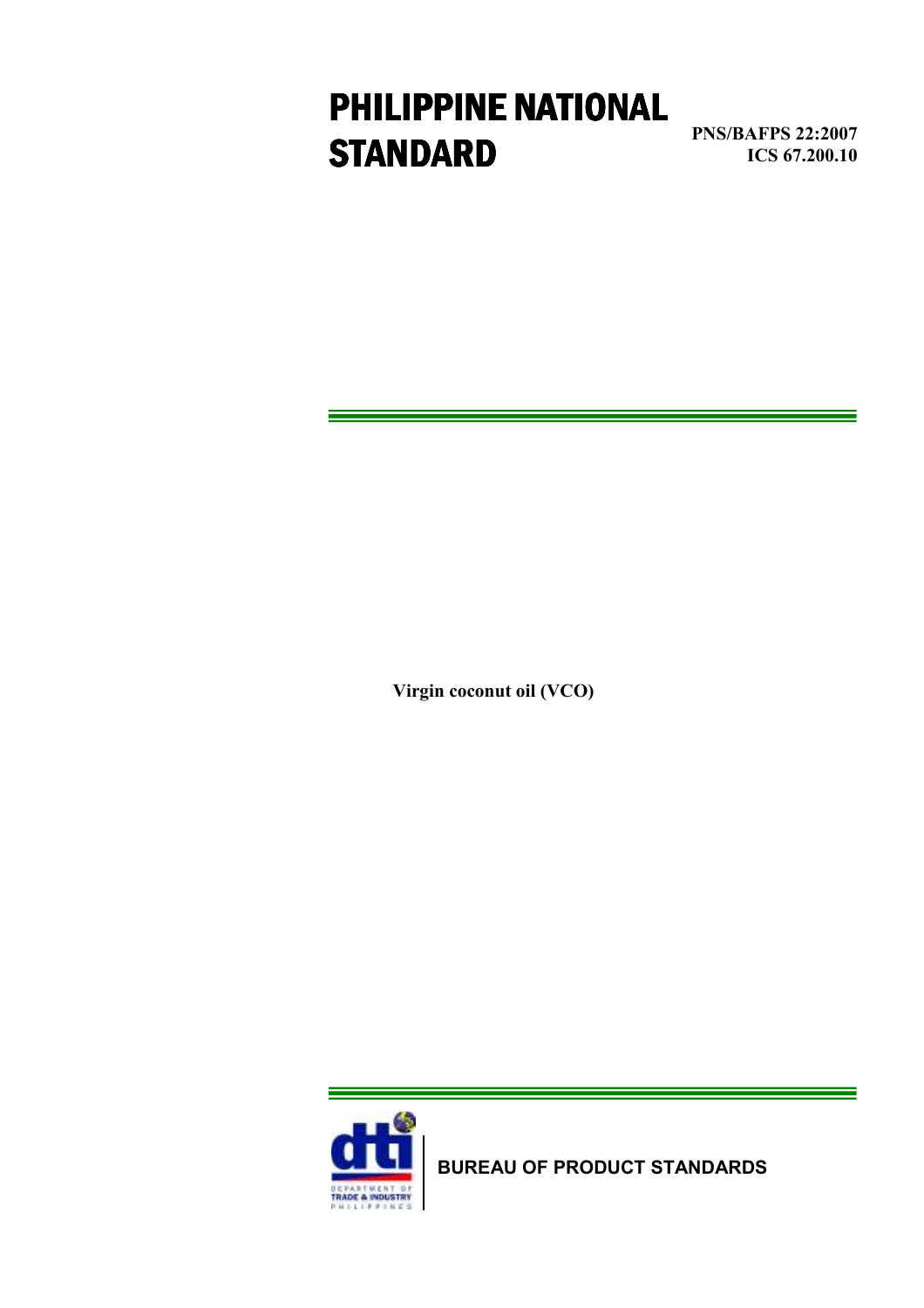#### Foreword

The Philippine National Standard (PNS) for Virgin Coconut Oil (VCO) was established and was adopted in 2004. Since its adoption, major industry players move for its immediate revision. In relation to this, studies were commissioned in order to support the provisions of the standards.

PNS/BAFPS 22:2004 is hereby revised in order to reflect the results of the studies conducted on VCO. The revised standard provides a common language for the essential composition and quality factors, specifically the identity and quality characteristics.

This standard cancels and replaces PNS/BAFPS 22:2004 and its Amendment 1:2005.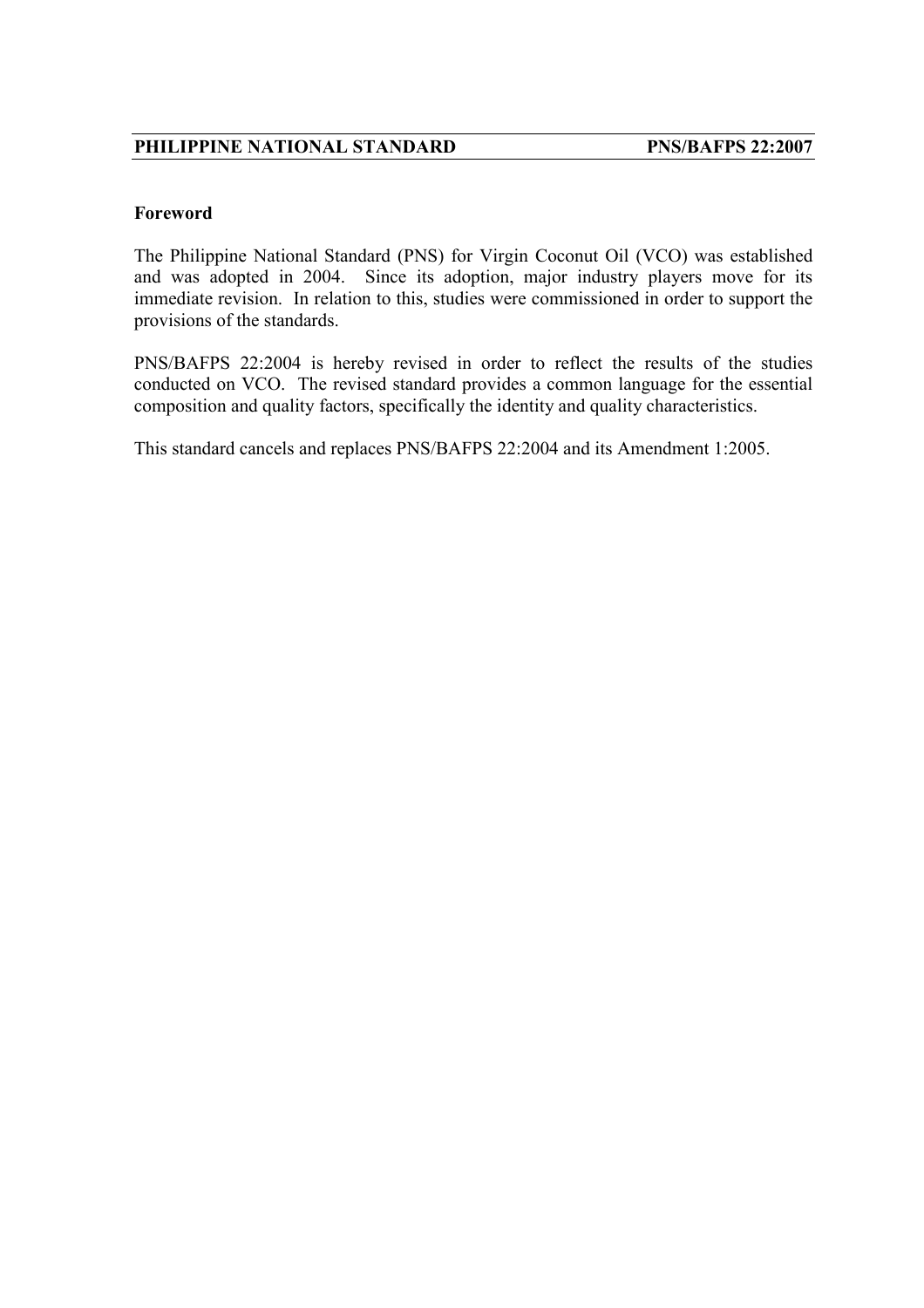### PHILIPPINE NATIONAL STANDARD PNS/BAFPS 22:2007 Virgin coconut oil (VCO)

#### 1 Scope

This standard applies to virgin coconut oil in a state for human consumption.

#### 2 References

The titles of the standards publications referred to in this standard are listed on the inside back cover.

#### 3 Definitions

For the purpose of this standard, the following definitions apply:

#### 3.1 General

#### 3.1.1

#### free fatty acids (FFA)

a specified fatty acid liberated by hydrolysis from naturally occurring fats

#### 3.1.2

#### glyceride

an ester formed by the combination of glycerol and fatty acid. Glycerides occur naturally in oils and fats

#### 3.1.3

#### virgin coconut oil (VCO)

oil obtained from the fresh, mature kernel of the coconut by mechanical or natural means, with or without the use of heat, without undergoing chemical refining, bleaching or deodorizing, and which does not lead to the alteration of the nature of the oil. Virgin coconut oil is an oil which is suitable for consumption without the need for further processing

Virgin coconut oil (VCO) consists mainly of medium chain triglycerides, which are resistant to peroxidation. The saturated fatty acids in VCO are distinct from animal fats, the latter consisting mainly of long chain saturated fatty acids.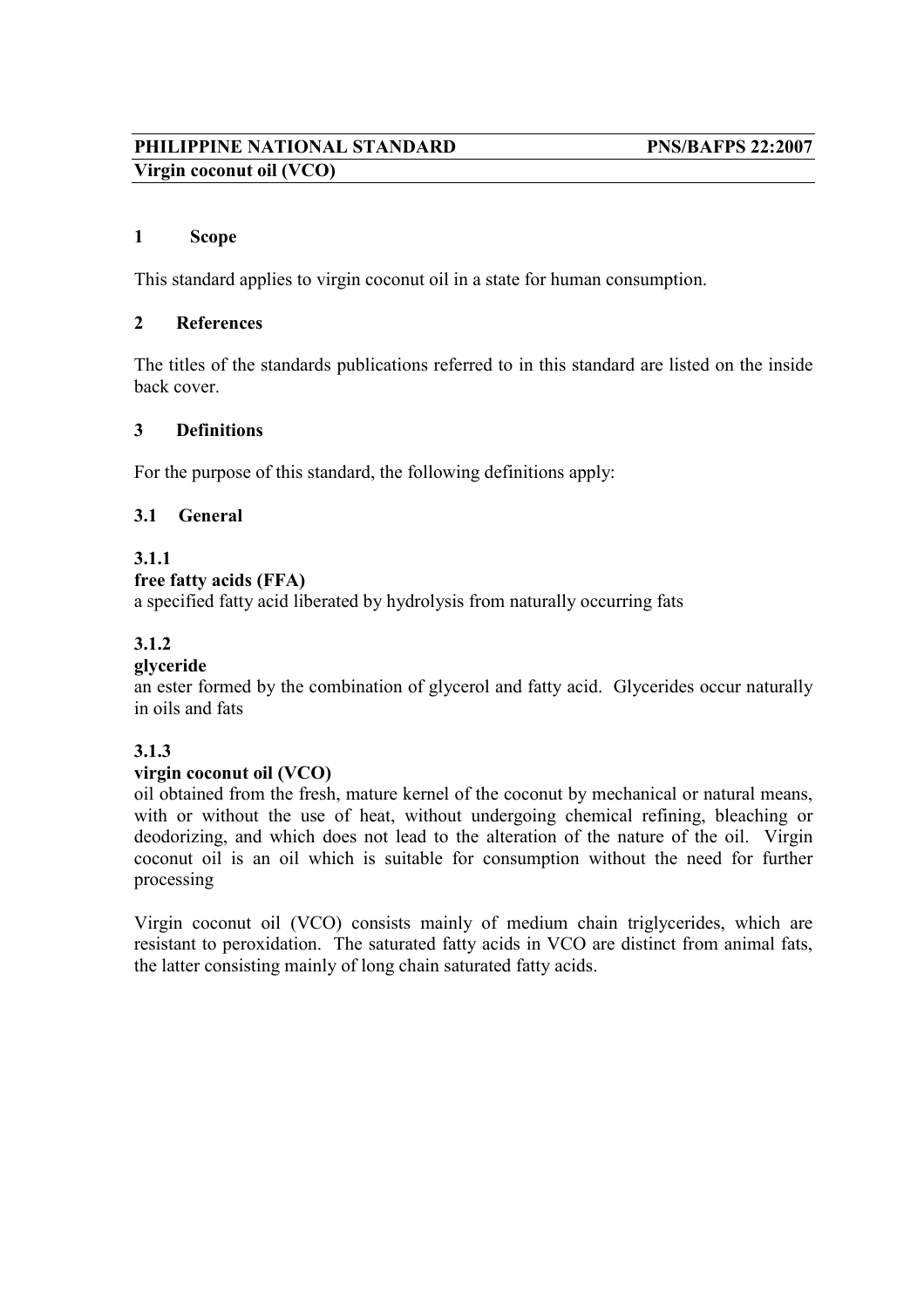#### 4 Essential composition and quality factors

#### 4.1 Identity characteristics

4.1.1 Gas liquid chromatography (GLC) ranges of fatty acid composition shall be in accordance with Table 1.

| <b>Common name</b> | Composition       | $(\%)$        |
|--------------------|-------------------|---------------|
| Caproic acid       | C <sub>6:0</sub>  | $0.1 - 0.7$   |
| Caprylic acid      | $C$ 8:0           | $4.0 - 10.0$  |
| Capric acid        | $C$ 10:0          | $4.0 - 8.0$   |
| Lauric acid        | $C$ 12:0          | $45.1 - 56.0$ |
| Myristic acid      | $C$ 14:0          | $16.0 - 21.0$ |
| Palmitic acid      | C <sub>16:0</sub> | $7.5 - 10.2$  |
| Stearic acid       | $C$ 18:0          | $2.0 - 5.0$   |
| Oleic acid         | $C$ 18:1          | $5.0 - 10.0$  |
| Linoleic acid      | $C$ 18:2          | $1.0 - 2.5$   |

Table 1 – Gas liquid chromatography range of fatty acid composition

#### 4.2 Quality characteristics

4.2.1 Color, odor and taste

Virgin coconut oil shall be colorless, sediment free, with natural fresh coconut scent and free from rancid odors or tastes.

4.2.2 Virgin coconut oil shall conform to the requirements specified in Table 2.

| <b>Properties</b>                             | <b>Maximum Level</b> |
|-----------------------------------------------|----------------------|
| $\%$ Moisture content (w/w)                   | ${}_{0.10}$          |
| % Matter volatile at 120 °C (w/w)             | $0.12 - 0.20$        |
| % Free fatty acids (expressed as lauric acid) | 0.20                 |
|                                               |                      |
| Peroxide value, meg/kg oil                    | 3 O                  |
| Food additives                                | None permitted       |

#### Table 2 – Virgin coconut oil property requirements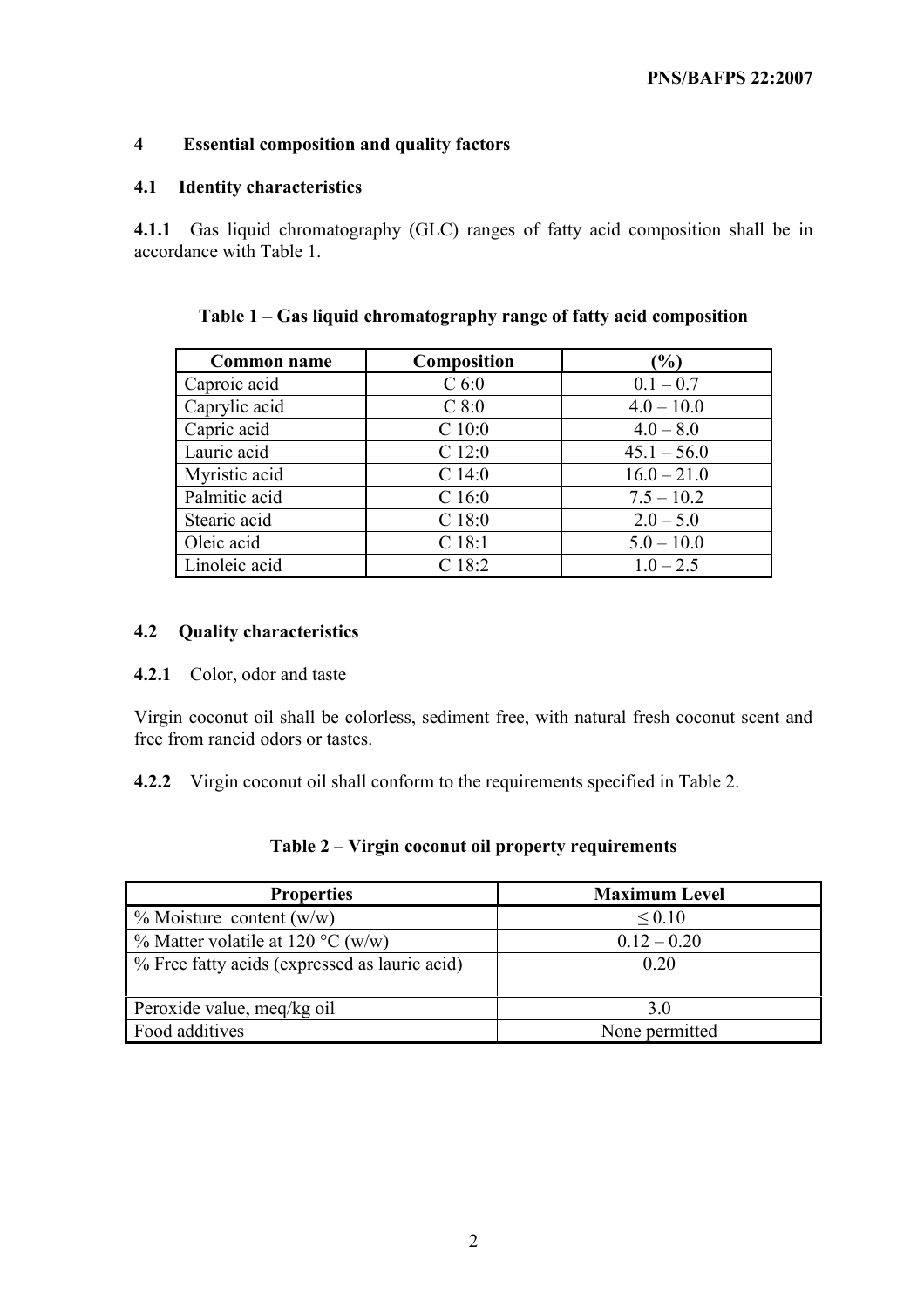#### 5 Contaminants

| <b>Specifics</b>         | <b>Maximum level</b> |
|--------------------------|----------------------|
| Heavy metal, mg/kg, max. |                      |
| Iron $(Fe)$              | 5.0                  |
| Copper (Cu)              | 0.40                 |
| Lead $(Pb)$              | 0.10                 |
| Arsenic (As)             | 0.10                 |
|                          |                      |

#### Table 3 – Allowable levels of contaminants in virgin coconut oil (VCO)

#### 6 Hygiene

It is recommended that the product covered by the provisions of this standard shall be in accordance with the appropriate Sections of the General Principle of Food Hygiene recommended by the Codex Alimentarius Commission (CAC/RCP 1-1969, Rev.3-1997).

The total aerobic microbial count does not exceed 100 cfu per mL, the total combined molds and yeasts count does not exceed 10 cfu per mL, and it meets the requirements of the tests for absence of Salmonella species and Escherichia coli.

#### 7 Packaging

Virgin Coconut Oil (VCO) should be packed in any suitable and food grade container that can withstand transportation, handling and storage conditions.

#### 8 Labelling

The label of each package shall have the following information:

- 1. Name of product: "Virgin coconut oil";
- 2. Brand name or trade name;
- 3. Net content;
- 4. Lot identification;
- 5. Name and address of the manufacturer and/or packer, or distributor;
- 6. The phrase "Product of the Philippines";
- 7. Type of Process (see Annex);
- 8. Date manufactured and "Best Before"; and
- 9. BFAD registration number and bar code (optional).

#### 9 Methods of analysis and sampling

#### 9.1 Determination of fatty acid composition

According to IUPAC 2.301, 2.302 and 2.304 or ISO 5508:1999 and ISO 5509:1999.

9.2 Determination of Moisture Content

According to AOAC 984.20 (Karl Fisher Method).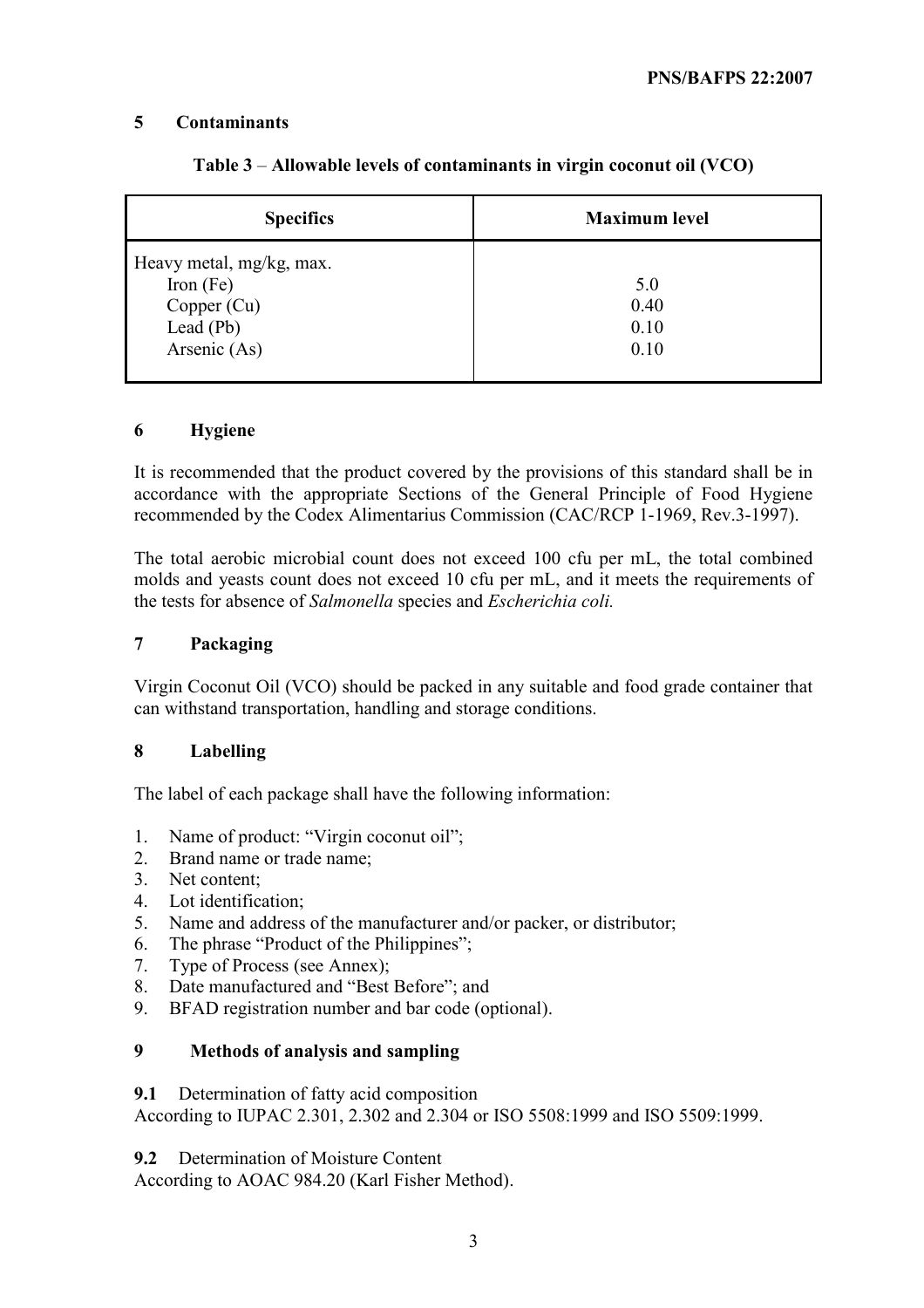#### **ANNEX**

#### Type of production processes recognized by the Philippine Coconut Authority (PCA) on the Production of Virgin Coconut Oil (VCO) as per PCA Administrative Order No. 01 series of 2005

#### Implementing Rules and Regulations to Enforce Standards in the Production and Marketing of Virgin Coconut Oil (VCO)

#### Section V. Production Processes

 Producers/processors shall state in their product label sufficient information to identify the process used in the production of virgin coconut oil, such as traditional process (latik), fermentation with heat, fermentation without heat, centrifuge process, expelling process (with or without cooling system), or equivalent process which ensures that the product conforms with the definition and chemical and physical characteristics in the Philippine Virgin Coconut Oil Standards herein adopted.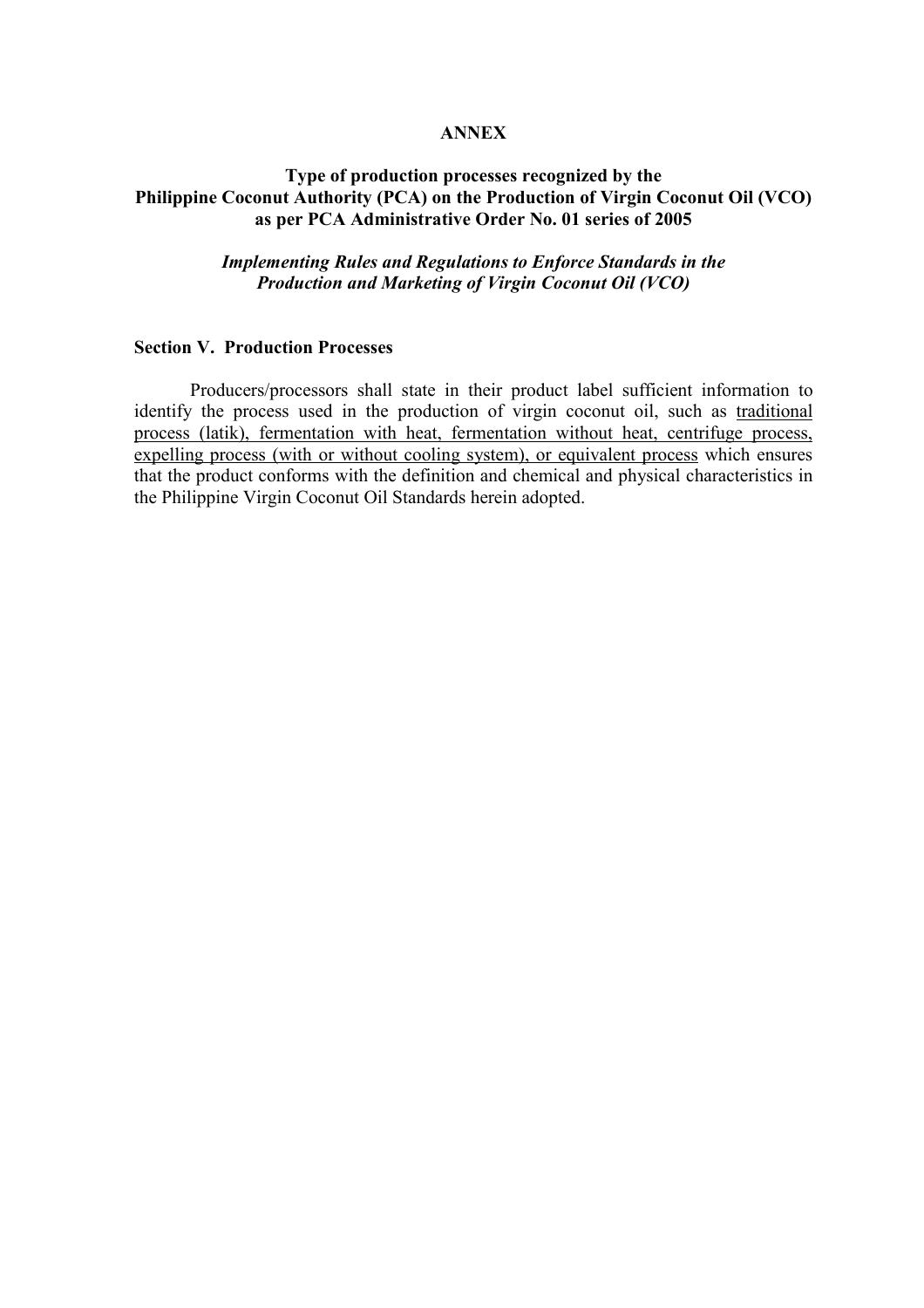The following referenced documents are indispensable for the application of this document. For dated references, only the edition cited applies. For undated references, the latest edition of the referenced document (including any amendments) applies.

AOAC 984.20. Karl Fisher Method

Codex Alimentarius Commission, Recommended International Code of Practice General Principles of Food Hygiene. CAC/RCP 1-1969 (Rev. 4-2003 1)

Codex Standard for Olive Oil, Virgin and Refined, and for Refined Olive-Pomace Oil, Codex Stan 33-1981 (Rev.1-1989)

Codex Standard for Edible Fats and Oils Not Covered by Individual Standards. Codex Stan 19-1981 (Rev. 2-1999)

Codex Standard for Named Vegetable Oils. Codex Stan 210-1999

CYB Group Plc: Glossary of Terms. http://www.cybgroup.co.uk

Dayrit, F.M., Buenafe, E.M., Chainani, E.T., de Vera, I.S., Dimzon, I.D., Gonzales, E.G., and Santos, J.R. 2006. Standards for Essential Composition and Quality Factors of Commercial Virgin Coconut Oil. National Chemistry Instrumentation Center, Department of Chemistry, Ateneo de Manila University.

Fennema O.R. Food Chemistry 2<sup>nd</sup> Edition: Revised and Expanded, Marcel Dekker, Inc.: New York

Gonzales, L. A. 2004. Assessment and Development of Quality Standards for Virgin Coconut Oil Produced From Different Processes. PQCRD: Philippine Coconut Authority

ISO 5508:1999 Animal and vegetable fats and oils -- Analysis by gas chromatography of methyl esters of fatty acids

ISO 5509:1999 Animal and vegetable fats and oils -- Preparation of methyl esters of fatty acids

Kokonut Pacific: Oil composition and quality factors. http://www.kokonutpacific.com.au

Nielsen, S.S. Introduction to the Chemical Analysis of Foods. Jones and Bartlett

## B P S

BUREAU OF PRODUCT STANDARDS your partner in quality



The use of the PS Certification Mark is governed by the provisions of Department Administrative Order No. 01 series of 1997 – Revised Rules and Regulations Concerning the Philippine Standard (PS) Quality and / or Safety Certification Mark Scheme by the Bureau of Product Standards. This mark on a product/container is an assurance by the manufacturer/producer that the product conforms with the requirements of a Philippine standard. Details of conditions under which a license to use the PS Certification Mark may be granted can be obtained from the Bureau of Product Standards, Department of Trade and Industry, 361 Sen. Gil J. Puyat Avenue, Makati City.